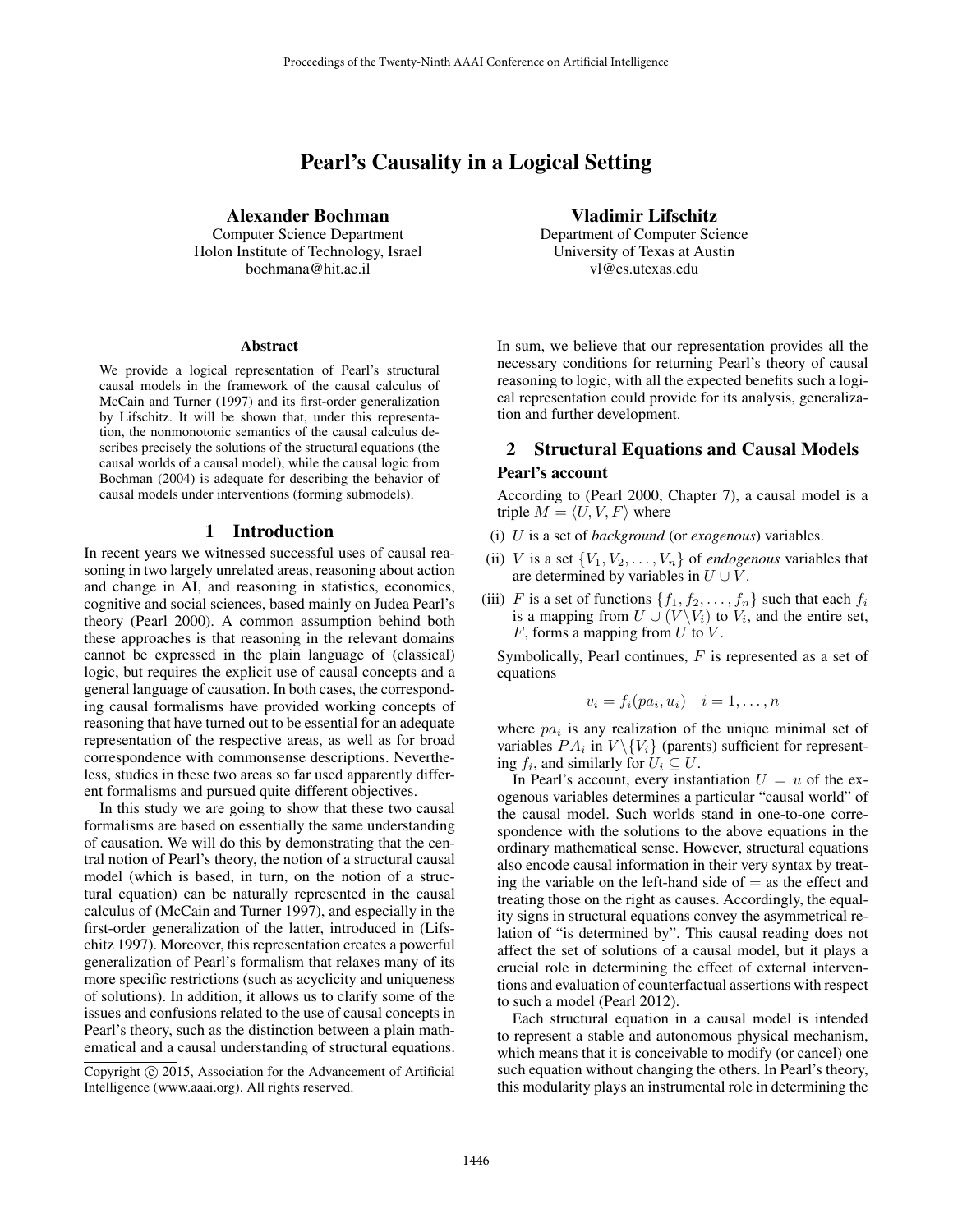answers to three types of queries that can be asked with respect to a causal model: *predictions* (e.g., will the pavement be slippery if we find the sprinkler off?), *interventions* (will the pavement be slippery if we make sure that the sprinkler is off?), and *counterfactuals* (would the pavement be slippery had the sprinkler been off, given that the pavement is in fact not slippery and the sprinkler is on?).

The answers to prediction queries can be obtained using plain deductive inferences from a logical description of the causal worlds. However, in order to obtain answers to the intervention (action) and counterfactual queries, we have to consider what was termed by Pearl submodels of a given causal model. Given a particular instantiation  $x$  of a set of variables X from V, a submodel  $M_x$  of M is described as the causal model that is obtained from  $M$  by replacing its set of functions  $F$  by the following set:

$$
F_x = \{ f_i \mid V_i \notin X \} \cup \{ X = x \}.
$$

In other words,  $F_x$  is formed by deleting from F all functions  $f_i$  corresponding to members of set  $X$  and replacing them with the set of constant functions  $X = x$ . A submodel  $M_x$  can be viewed as a result of performing an action  $do(X = x)$  on M that produces a minimal change required to make  $X = x$  hold true under any u. This submodel is used in Pearl's theory for evaluating counterfactuals of the form "Had X been x, whether  $Y = y$  would hold?"

We will now recast Pearl's ideas in a form convenient for our analysis, starting with the propositional case.

# Propositional case

*Propositional formulas* are formed from propositional atoms and the logical constants f, t using the classical connectives  $\wedge$ ,  $\vee$ ,  $\neg$ , and  $\rightarrow$ .

Definition 1. Assume that the set of propositional atoms is partitioned into a set of of *background* (or *exogenous*) atoms and a finite set of *explainable* (or *endogenous*) atoms.

- A *Boolean structural equation* is an expression of the form  $A = F$ , where A is an endogenous atom and F is a propositional formula in which A does not appear.
- A *Boolean causal model* is a set of Boolean structural equations  $A = F$ , one for each endogenous atom A.

Definition 2. A *solution* (or a *causal world*) of a Boolean causal model  $M$  is any propositional interpretation satisfying the equivalences  $A \leftrightarrow F$  for all equations  $A = F$  in M.

Example 1. In the 'firing squad' example from (Pearl 2000, Chapter 7), let  $U, C, A, B, D$  stand, respectively, for the following propositions: "Court orders the execution", "Captain gives a signal", "Rifleman A shoots", "Rifleman B shoots", and "Prisoner dies." The story is formalized using the following causal model  $M$ , in which  $U$  is the only exogenous atom:

$$
\{C = U, A = C, B = C, D = A \vee B\}.
$$

It has two solutions: in one of them all atoms are true, in the other all atoms are false. This causal model allows us

to answer 'static' queries concerning the domain. For instance, M implies  $\neg A \rightarrow \neg D$ , in the sense that this implication is satisfied by every causal world of  $M$ . That gives us a *prediction*:

S1. If rifleman A did not shoot, the prisoner is alive.

It implies also the implication  $\neg D \rightarrow \neg C$ , which amounts to *abduction*:

S2. If the prisoner is alive, the Captain did not signal.

And it implies  $A \rightarrow B$ , which amounts to *transduction*:

S3. If rifleman A shot, then B shot as well.

**Definition 3.** Given a Boolean causal model  $M$ , a subset  $X$ of the set of endogenous atoms, and a truth-valued function I on X, the *submodel*  $M_X^I$  of M is the causal model obtained from M by replacing every equation  $A = F$ , where  $A \in X$ , with  $A = I(A)$ .

Example 1, continued. Consider the action sentence

S4. If the captain gave no signal and rifleman A decides to shoot, the prisoner will die and B will not shoot.

To evaluate it, we need to consider the submodel  $M_{\{A\}}^I$  of  $M$ with  $I(A) = \mathbf{t}$ :

 ${C = U, A = t, B = C, D = A \vee B}.$ 

Since this submodel implies both  $\neg C \rightarrow D$  and  $\neg C \rightarrow \neg B$ , S4 is justified.

# First-order case

*Terms* are formed from object constants and function symbols as usual in first-order logic.

Definition 4. Assume that the set of object constants is partitioned into a set of *rigid* symbols, a set of of *background* (or *exogenous*) symbols, and a finite set of *explainable* (or *endogenous*) symbols.

- A *structural equation* is an expression of the form  $c = t$ , where  $c$  is an endogenous symbol and  $t$  is a ground term in which c does not appear.
- A *causal model* consists of an interpretation of the set of rigid symbols and function symbols (in the sense of firstorder logic) and a set of structural equations  $c = t$ , one for each endogenous symbol c.

Definition 5. A *solution* (or a *causal world*) of a causal model  $M$  is an extension of the interpretation of rigid symbols and function symbols in  $M$  to the exogenous and endogenous symbols that satisfies all equalities  $c = t$  in M.

**Definition 6.** Given a causal model  $M$ , a subset  $X$  of the set of endogenous symbols, and a function  $I$  from  $X$  to the set of rigid constants, the *submodel*  $M_X^I$  of  $M$  is the causal model obtained from M by replacing every equation  $c = t$ , where  $c \in X$ , with  $c = I(c)$ .

Example 2. Let us consider a closed gas container with variable volume that can be heated.  $P, V, T$  will denote, respectively, pressure, volume and temperature of the gas. In this particular setup, it is natural to treat  $P$  and  $V$  as endogenous,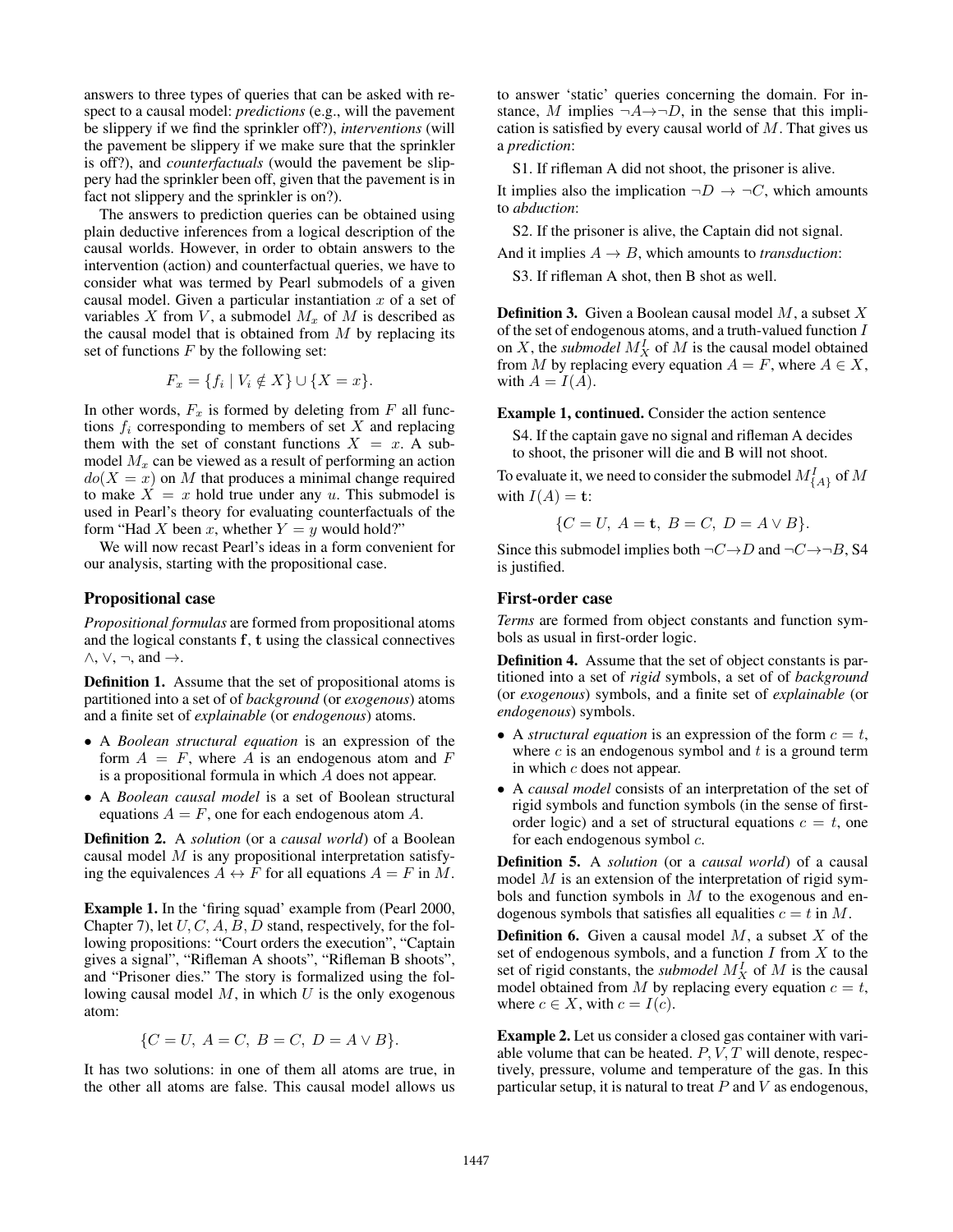while  $T$  as an exogenous symbol. The corresponding causal model will involve two structural equations that are actually two directional instances of the Ideal Gas Law:

$$
P = c \cdot \frac{T}{V} \qquad V = c \cdot \frac{T}{P}
$$

where  $c$  is a (rigid) constant. The language may include also names of real numbers; we classify them as rigid. A causal model is constructed by combining the above equations with the interpretation that has the set of positive real numbers as its universe, and interprets the function symbols as corresponding mathematical operations (i.e., multiplication and division).

As can be seen, the above causal model is cyclic with respect to its endogenous parameters  $P$  and  $V$ . However, if we fix the volume  $V$ , we obtain a submodel

$$
P = c \cdot \frac{T}{V} \qquad V = v
$$

This submodel provides a description of *Gay-Lussac's Law*, according to which pressure is proportional to temperature. Note, however, that this submodel is still "structural" in that the temperature of the gas is not *determined* by its pressure.

Similarly, by fixing pressure, we obtain another submodel

$$
P = p \qquad V = c \cdot \frac{T}{P}
$$

that represents *Charles's Law* by which the volume is proportional to temperature (though not the other way round).

### 3 Review: Causal Calculus

Now we will turn to a logical theory of causal reasoning that has emerged in  $AI$  — the causal calculus.

Based on the ideas from (Geffner 1992), the causal calculus was introduced in (McCain and Turner 1997) as a nonmonotonic formalism purported to serve as a logical basis for reasoning about action and change in AI. A generalization of the causal calculus to the first-order classical language was described in (Lifschitz 1997). This line of research has led to the action description language  $C_{+}$ , which is based on this calculus and serves for describing dynamic domains (Giunchiglia et al. 2004). A logical basis of the causal calculus was described in (Bochman 2003), while (Bochman 2004; 2007) studied its possible uses as a generalpurpose nonmonotonic formalism.

# Propositional case

In this section we identify a propositional interpretation ('world') with the set of propositional formulas that hold in it.

Definition 7. A *propositional causal rule* is an expression of the form  $A \Rightarrow B$  (*"A causes B"*), where A and B are propositional formulas.<sup>1</sup> The formula A is the *body* of the rule, and B is its *head*. A *propositional causal theory* is a set of propositional causal rules.

A nonmonotonic semantics of a causal theory can be defined as follows.

**Definition 8. •** For a causal theory  $\Delta$  and a set u of propositions, let  $\Delta(u)$  denote the set of propositions that are caused by  $u$  in  $\Delta$ :

$$
\Delta(u) = \{ B \mid A \Rightarrow B \in \Delta, \text{ for some } A \in u \}
$$

• A world  $\alpha$  is an *exact model* of a causal theory  $\Delta$  if it is the unique model of  $\Delta(\alpha)$ . The set of exact models forms a *nonmonotonic semantics* of ∆.

The above nonmonotonic semantics of causal theories is equivalent to the semantics described in (McCain and Turner 1997). It can be verified that exact models of a causal theory are precisely the worlds that satisfy the condition

$$
\alpha = \text{Th}(\Delta(\alpha)),
$$

where Th is the logical closure operator of classical propositional logic. Informally speaking, an exact model is a world that is closed with respect to the causal rules and also has the property that any proposition that holds in it is caused (determined) ultimately by other propositions.

# Definite causal theories and completion

A propositional causal theory is *determinate* if the head of each of its rules is a literal or the falsity constant f. A causal theory is called *definite* if it is determinate and no literal is the head of infinitely many rules of  $\Delta$ . It turns out that the nonmonotonic semantics of a definite causal theory  $\Delta$  coincides with the classical semantics of the propositional theory obtained from  $\Delta$  by a syntactic transformation similar to program completion (Clark 1978).

The *(literal) completion* of a definite causal theory  $\Delta$  is the set of all classical formulas of the forms

$$
p \leftrightarrow \bigvee \{ A \mid A \Rightarrow p \in \Delta \}
$$
  
\n
$$
\neg p \leftrightarrow \bigvee \{ A \mid A \Rightarrow \neg p \in \Delta \},
$$

for any atom p, plus the set  $\{\neg A \mid A \Rightarrow \mathbf{f} \in \Delta\}$ .

As proved in (McCain and Turner 1997), the completion of a determinate causal theory provides a classical logical description of its nonmonotonic semantics:

Proposition 1. *The nonmonotonic semantics of a definite causal theory coincides with the classical semantics of its completion.*

It should be kept in mind, however, that this completion transformation is not modular with respect to the causal rules of the source theory and, moreover, it changes nonmonotonically with the changes of the latter. Speaking generally, the completion (as well as the nonmonotonic semantics itself) does not fully represent the *logical* content of a causal theory. This distinction between logical and nonmonotonic aspects of a causal theory bears immediate relevance to the distinction between causal and purely mathematical understanding of structural equations in Pearl's theory.

<sup>&</sup>lt;sup>1</sup>(Giunchiglia et al. 2004) adopted a more cautious informal reading of such rules, namely *"If* A *holds, then* B *is caused"*.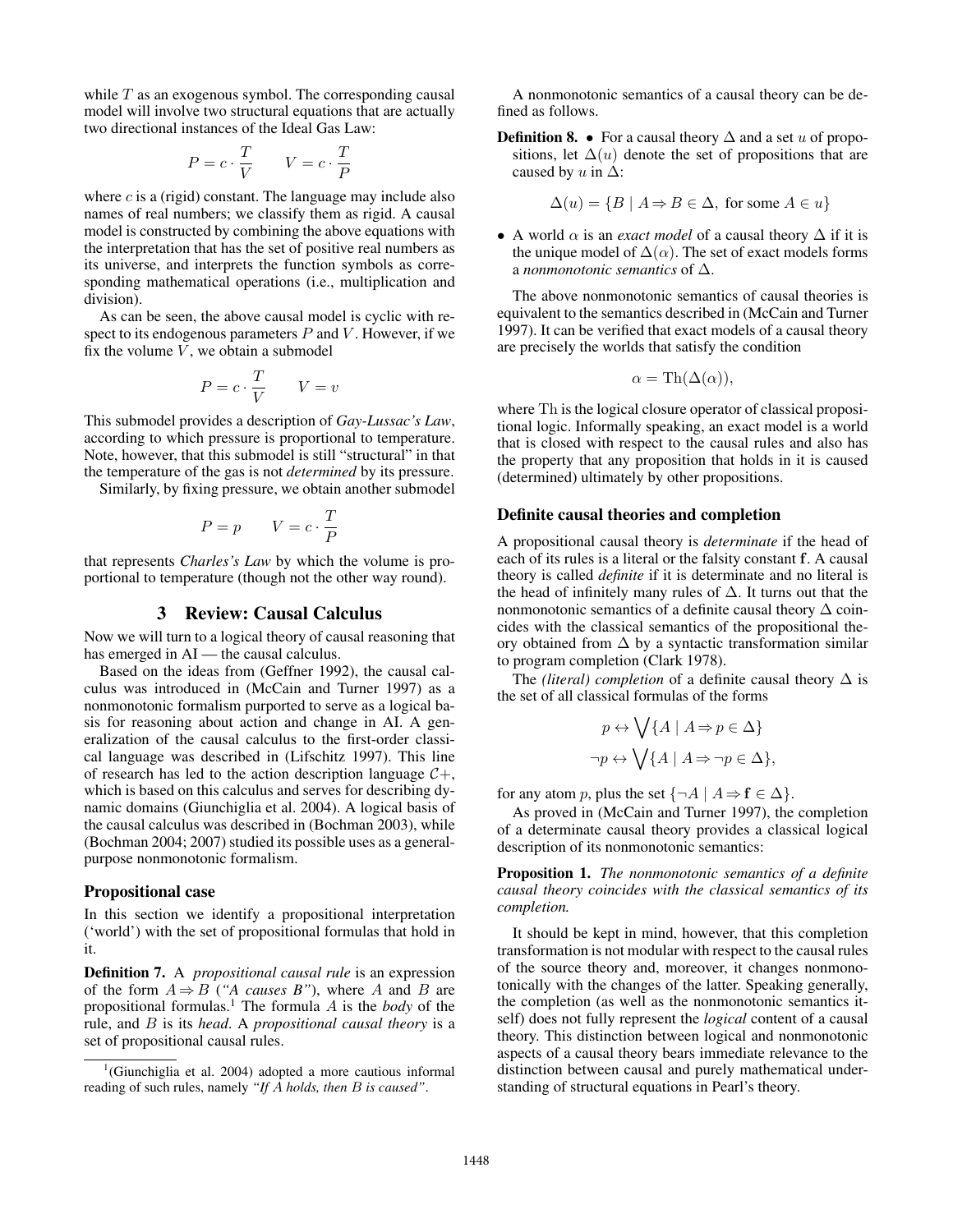# The logical basis of the causal calculus

The causal calculus, like other nonmonotonic formalisms, can be viewed as a two-layered construction. The nonmonotonic semantics defined above forms its top level. Its bottom level is the monotonic logic of causal rules introduced in (Bochman 2003; 2004); it constitutes the *causal logic* of the causal calculus.

In the following definition,  $\models$  denotes entailment in the sense of classical propositional logic.

A *causal inference relation* is a relation  $\Rightarrow$  on the set of propositions satisfying the following conditions:

(Strengthening) If  $A \models B$  and  $B \Rightarrow C$ , then  $A \Rightarrow C$ ;

(Weakening) If  $A \Rightarrow B$  and  $B \models C$ , then  $A \Rightarrow C$ ;

(And) If  $A \Rightarrow B$  and  $A \Rightarrow C$ , then  $A \Rightarrow B \land C$ ;

- (Or) If  $A \Rightarrow C$  and  $B \Rightarrow C$ , then  $A \lor B \Rightarrow C$ ;
- (Cut) If  $A \Rightarrow B$  and  $A \land B \Rightarrow C$ , then  $A \Rightarrow C$ ;
- (Truth)  $t \Rightarrow t$ ;
- (Falsity)  $f \Rightarrow f$ .

Causal inference relations satisfy almost all the usual postulates of classical inference, except Reflexivity  $A \Rightarrow A$ . The absence of the latter has turned out to be essential for an adequate representation of causal reasoning.

A possible worlds semantics. A logical semantics of causal inference relations has been given in (Bochman 2004) in terms of possible worlds (Kripke) models.

**Definition 9.** A causal rule  $A \Rightarrow B$  is said to be *valid* in a Kripke model  $(W, R, V)$  if, for any worlds  $\alpha, \beta$  such that  $R\alpha\beta$ , if A holds in  $\alpha$ , then B holds in  $\beta$ .

It has been shown that causal inference relations are complete for quasi-reflexive Kripke models, that is, for Kripke models in which the accessibility relation  $R$  satisfies the condition that if  $R\alpha\beta$ , for some  $\beta$ , then  $R\alpha\alpha$ .

The above semantics sanctions a simple modal representation of causal rules. Namely, the validity of  $A \Rightarrow B$  in a possible worlds model is equivalent to validity of the formula  $A \rightarrow \Box B$ , where  $\Box$  is the standard modal operator. In fact, this modal representation has been used in many other approaches to formalizing causation in action theories (see, e.g., (Geffner 1990; Turner 1999; Giordano, Martelli, and Schwind 2000; Zhang and Foo 2001)).

Strong equivalence. It has been shown in (Bochman 2003) that if  $\Rightarrow_{\Delta}$  is the least causal inference relation that includes a causal theory  $\Delta$ , then  $\Rightarrow_{\Delta}$  has the same nonmonotonic semantics as  $\Delta$ . This has shown that the rules of causal inference are adequate for reasoning with respect to the nonmonotonic semantics. Moreover, as a consequence of a corresponding *strong equivalence* theorem, it was shown that the above causal inference relations constitute a maximal such logic.

**Definition 10.** Causal theories  $\Gamma$  and  $\Delta$  are called

• *objectively equivalent* if they have the same nonmonotonic semantics;

- *strongly equivalent* if, for any set Φ of causal rules, ∆∪Φ is objectively equivalent to  $\Gamma \cup \Phi$ ;
- *causally equivalent* if  $\Rightarrow_{\Delta} = \Rightarrow_{\Gamma}$ .

Two causal theories are causally equivalent if each theory can be obtained from the other using the inference postulates of causal relations. Then the following result has been proved in (Bochman 2004):

Proposition 2 (Strong equivalence). *Causal theories are strongly equivalent iff they are causally equivalent.*

#### First-order case

According to (Lifschitz 1997), a *first-order causal rule* is an expression of the form  $G \Rightarrow F$ , where F and G are firstorder formulas. A *first-order causal theory* ∆ is a finite set of first-order causal rules coupled with a list c of object, function and/or predicate constants, called the *explainable* symbols of  $\Delta$ .

The nonmonotonic semantics of first-order causal theories was defined in (Lifschitz 1997) by a syntactic transformation that turns  $\Delta$  into a second-order sentence  $D_{\Delta}$ . That sentence provides a precise formal description of the requirement that the explainable symbols should be explained, or *determined*, by  $\Delta$ .

This transformation is defined as follows. Let  $vc$  denote a list of new variables similar to  $c^2$ , and let  $\Delta(vc)$  denote the conjunction of the formulas

$$
\forall \mathbf{x} (G \to F_{v\mathbf{c}}^{\mathbf{c}})
$$

for all rules  $G \Rightarrow F$  of  $\Delta$ , where x is the list of all free variables of F, G, and  $F_{\text{ve}}^{\text{c}}$  denotes the result of substituting the variables  $vc$  for the corresponding constants  $c$  in  $F$ . Then  $D_{\Delta}$  is the second-order sentence

$$
\forall v \mathbf{c} (\Delta(v\mathbf{c}) \leftrightarrow (v\mathbf{c} = \mathbf{c})).
$$

The sentence  $D_{\Delta}$  (and its classical interpretations) is viewed then as describing the nonmonotonic semantics of the causal theory  $\Delta$ . Informally speaking, these are the models of  $\Delta$  in which the interpretation of the explainable symbols c is the only interpretation of these symbols that is determined, or "causally explained," by the rules of  $\Delta$ .

The process of literal completion, defined for definite propositional causal theories, is extended to two classes of first-order causal theories in (Lifschitz 1997) and (Lifschitz and Yang 2013). We consider here the special case of the definition from the second paper when every explainable symbol of  $\Delta$  is an object constant, and  $\Delta$  consists of rules of the form

$$
G(x) \Rightarrow c = x,
$$

one for each explainable symbol c, where  $G(x)$  is a formula without any free variables other than x. The *(functional) completion* of  $\Delta$  is defined in this case as the conjunction of the sentences

$$
\forall x (c = x \leftrightarrow G(x))
$$

<sup>&</sup>lt;sup>2</sup>That is to say, the lists **c** and  $v$ **c** have the same length; object constants in the former correspond to object variables in the latter, function symbols correspond to function variables, and predicate symbols to predicate variables.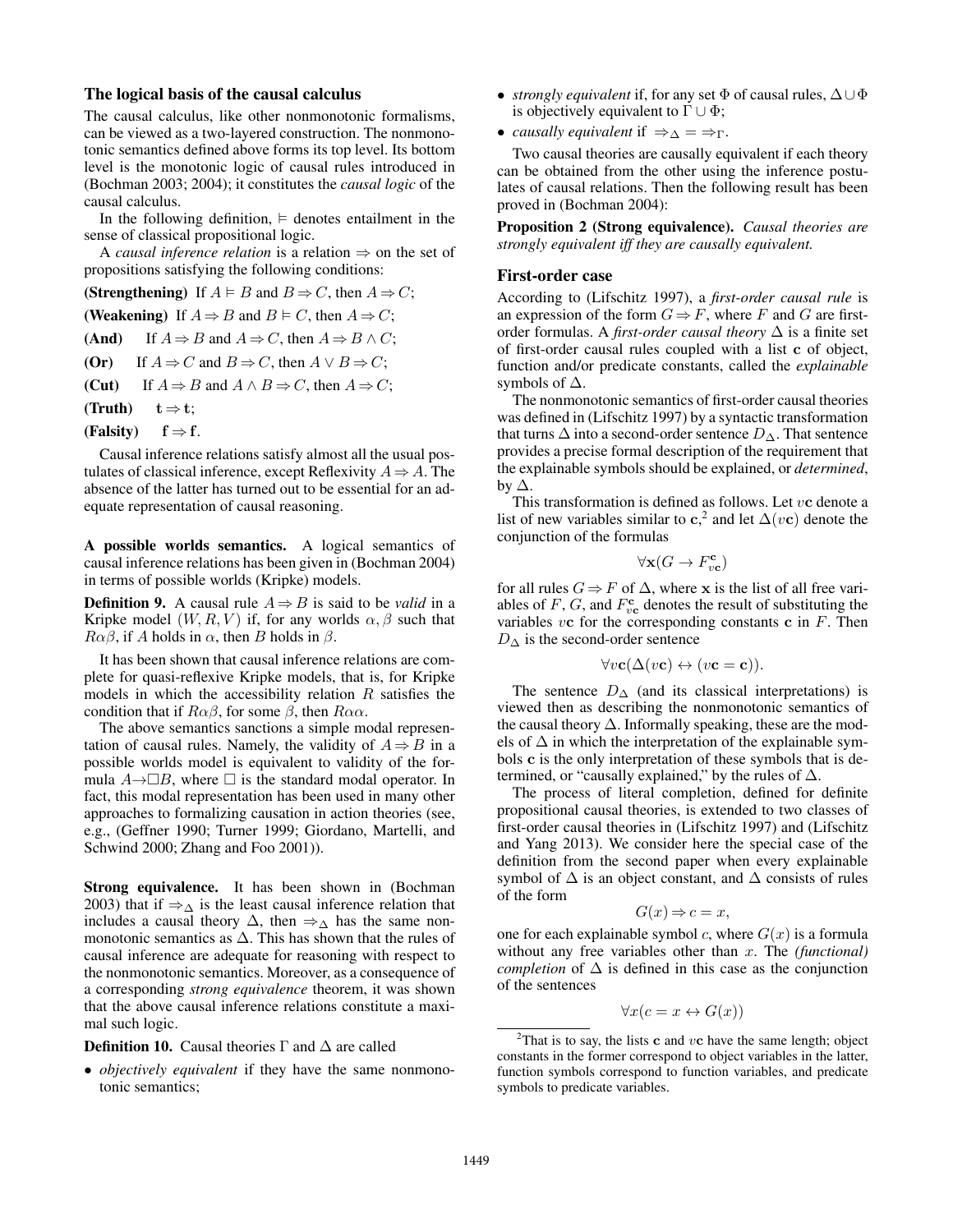for all rules of ∆.

The first-order causal calculus is closer to the causal models of Pearl than the propositional causal calculus, not only because it is based on a richer language, but also because it relaxes the requirement of total explainability of the latter, and restricts it to explainable symbols only. It has been noted in (Lifschitz 1997), however, that we can easily turn, for example, an unexplainable (exogenous) predicate  $Q(x)$ into an explainable predicate by adding the following two causal rules:

$$
Q(x) \Rightarrow Q(x) \qquad \neg Q(x) \Rightarrow \neg Q(x).
$$

This will not change the nonmonotonic semantics. Still, it will allow us to reduce partial explainability to the universal explainability of the propositional causal calculus.

Describing the monotonic (logical) basis of the first-order causal calculus remains at this point an open problem.

# 4 Representing Structural Equations by Causal Rules

We will describe now a formal representation of Pearl's causal models as causal theories<sup>3</sup>. The representation itself is fully modular, and the nonmonotonic semantics of the resulting causal theory corresponds to the solutions of the causal model.

### Propositional case

**Definition 11.** For any Boolean causal model  $M$ ,  $\Delta_M$  is the propositional causal theory consisting of the rules

$$
F \Rightarrow A
$$
 and  $\neg F \Rightarrow \neg A$ 

for all equations  $A = F$  in M and the rules

$$
A \Rightarrow A \text{ and } \neg A \Rightarrow \neg A
$$

for all exogenous atoms A of M.

Theorem 3. *The causal worlds of a Boolean causal model* M are identical to the exact models of  $\Delta_M$ .

*Remark.* The above representation was chosen from a number of alternative (logically non-equivalent) translations producing the same nonmonotonic semantics. The choice reflected Pearl's dictum that both truth and falsity assignments to an endogenous atom should be determined by the corresponding function. It has turned out to be adequate also for establishing a logical correspondence between the two formalisms (described in the next section).

**Example 1, continued.** If  $M$  is the causal model from the firing squad example then  $\Delta_M$  consists of the causal rules

$$
U \Rightarrow C, \neg U \Rightarrow \neg C, C \Rightarrow A, \neg C \Rightarrow \neg A,
$$
  

$$
C \Rightarrow B, \neg C \Rightarrow \neg B, A \lor B \Rightarrow D, \neg (A \lor B) \Rightarrow \neg D,
$$
  

$$
U \Rightarrow U, \neg U \Rightarrow \neg U.
$$

This causal theory has two exact models, identical to the solutions (causal worlds) of M.

<sup>3</sup>It should be noted here that a connection between structural equation models and the causal theory by McCain and Turner has been pointed out already in (Geffner 1997).

**Definition 12.** Given a determinate causal theory  $\Delta$ , a set X of atoms, and a truth-valued function I on X, the *subtheory*  $\Delta_X^I$  of  $\Delta$  is the determinate causal theory obtained from  $\Delta$ by (i) removing all rules  $A \Rightarrow B$  and  $A \Rightarrow \neg B$  with  $B \in$ X, (ii) adding the rule  $t \Rightarrow B$  for each  $B \in X$  such that  $I(B) =$  **t**, and (iii) adding the rule **t**  $\Rightarrow \neg B$  for each  $B \in X$ such that  $I(B) = \mathbf{f}$ .

Subtheories of propositional causal theories exactly correspond to submodels of Boolean causal models: the causal theory  $\Delta_{M_X^I}$  is essentially identical to the subtheory  $(\Delta_M)^I_X$ of  $\Delta_M$ . The only difference is that the former contains additional trivial rules with the body f.

**Example 1, continued.** The submodel  $M_{\{A\}}^I$  of M with  $I(A) =$ **t** that was used for evaluating the action sentence S4 corresponds to the subtheory  $\Delta_{\{A\}}^I$ :

$$
U \Rightarrow C, \neg U \Rightarrow \neg C, \mathbf{t} \Rightarrow A,
$$
  

$$
C \Rightarrow B, \neg C \Rightarrow \neg B, A \lor B \Rightarrow D, \neg (A \lor B) \Rightarrow \neg D,
$$
  

$$
U \Rightarrow U, \neg U \Rightarrow \neg U.
$$

### First-order case

We will generalize now the above representation to a firstorder language.

**Definition 13.** For any first-order causal model M,  $\Delta_M$  is the first-order causal theory whose explainable constants are the endogenous symbols of  $M$ , and whose rules are

$$
x = t \Rightarrow x = c,
$$

for every structural equation  $c = t$  from M (where x is a variable).

The following theorem is a key result of this study:

Theorem 4. *An extension of the interpretation of rigid and function symbols in* M *to the exogenous and endogenous symbols on a universe of cardinality* > 1 *is a solution of* M *iff it is a nonmonotonic model of*  $\Delta_M$ .

The proof of the above result follows from the results on functional completion, described in (Lifschitz and Yang 2013).

### 5 Logical and Causal Correspondences

It has been shown above that Pearl's causal models are representable as causal theories of the causal calculus in such a way that the nonmonotonic semantics of the resulting causal theory corresponds to the solutions of the source structural equations. However, in order to establish a full correspondence between Pearl's causal formalism and its representation in the causal calculus, we have to show also that the causal logic associated with the causal calculus provides an adequate basis for *causal reasoning* in Pearl's theory. At this point, some more specific features and constraints of Pearl's causal models will turn out to be crucial for establishing a proper correspondence.

Our representation of causal models produces quite specific causal theories. More precisely, in the propositional case it implies, in effect, that for any explainable atom  $p$ there exists a propositional formula  $F$  in which  $p$  does not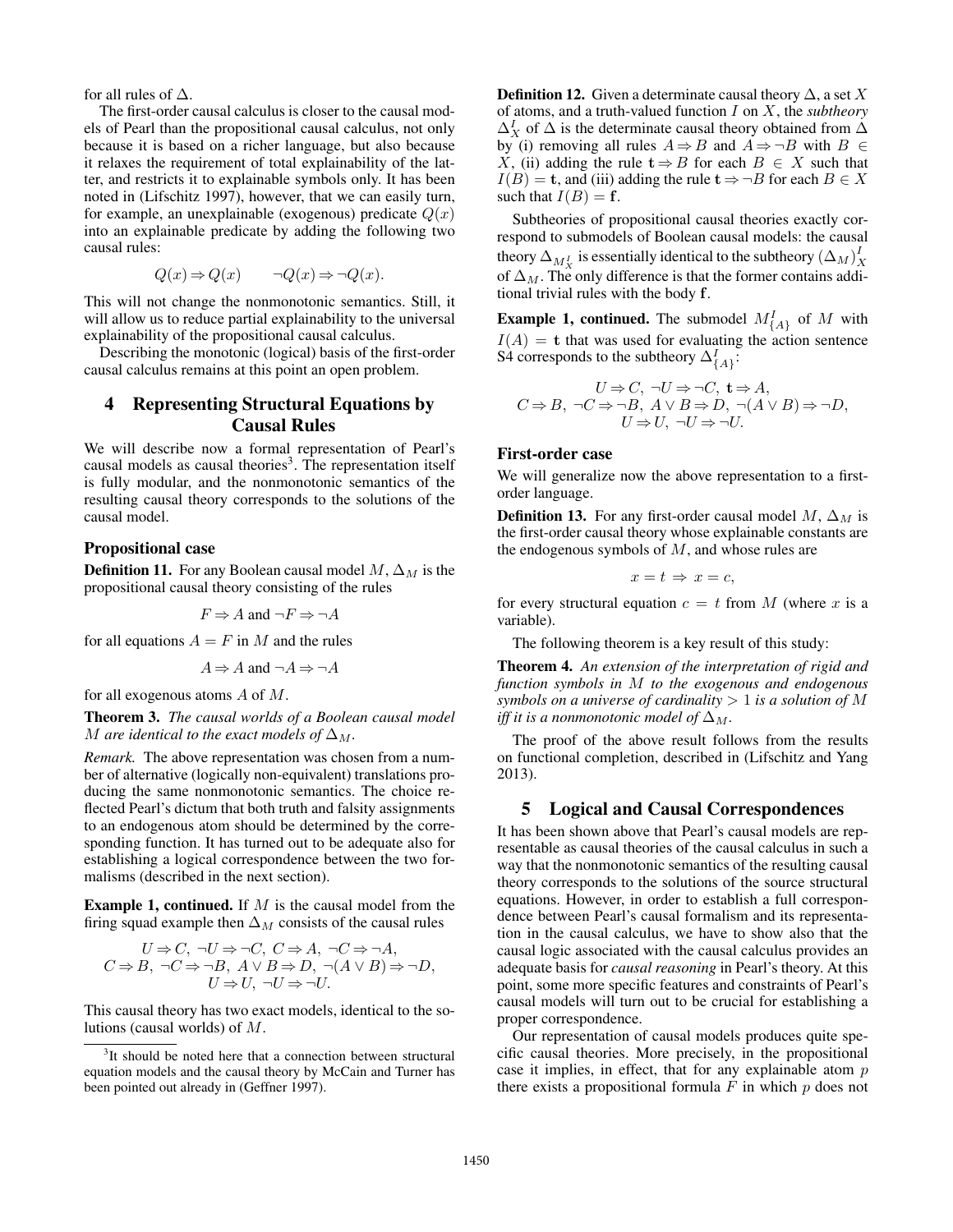occur, such that  $F \Rightarrow p$  and  $\neg F \Rightarrow \neg p$  are the only causal rules of the corresponding causal theory that involve  $p$  in heads. A slight generalization of these restrictions will lead us to the following special kind of causal theories:

Definition 14. A propositional causal theory will be called a *causal Pearl theory* if it is determinate and satisfies the following conditions:

- no atom can appear both in the head and the body of a causal rule;
- two rules  $A \Rightarrow p$  and  $B \Rightarrow \neg p$  belong to a causal theory only if  $A \wedge B$  is classically inconsistent.

The above class of causal theories will be sufficient for the correspondence results, given below. It should be noted, however, that the second condition above can be traced back at least to (Darwiche and Pearl 1994), where it played an essential role in constructing symbolic causal networks satisfying the Markov property.

#### Manipulability vs. causal equivalence

On Pearl's view, the *causal* content of a causal model is revealed in forming its submodels. We will try to formalize this understanding by introducing the following

**Definition 15.** Determinate causal theories  $\Gamma$  and  $\Delta$  will be called *intervention-equivalent* if, for every set X of atoms and every truth-valued function I, the subtheory  $\Gamma_X^I$  has the same nonmonotonic semantics as the subtheory  $\Delta_X^I$ .

On our 'reconstruction' of Pearl's views, interventionequivalent causal theories must have the same causal content, since they determine the same answers for all possible interventions. Given this understanding, it is only natural to inquire how this notion of equivalence is related to the logical notion of causal equivalence from the causal calculus. The comparison is not straightforward, however, since causal equivalence characterizes the behavior of causal theories with respect to *expansions* of a causal theory with new rules (see Proposition 2). In contrast, causal Pearl theories do not easily admit additions of new rules at all. Despite this, the following key result gives us one direction of the correspondence:

Theorem 5. *Causal Pearl theories are interventionequivalent only if they are causally equivalent.*

It should be noted, however, that the above result ceases to hold for more general causal theories:

**Example 3.** Causal theories  $\{p \Rightarrow p\}$  and  $\{\mathbf{t} \Rightarrow p\}$  are not causally equivalent. Still, it is easy to verify that they, and all their subtheories, have the same nonmonotonic semantics.

Unfortunately, causal equivalence does not imply intervention-equivalence, and the reason is that causal equivalence is in general not preserved by subtheories. The following example is instructive in showing why this happens:

Example 4. Let us consider two causal theories  $\{p \Rightarrow \neg q, \ r \Rightarrow s\}$  and  $\{p \Rightarrow \neg q, \ r \land \neg (p \land q) \Rightarrow s\}.$  It is easy to show that these theories are causally equivalent. However, if we fix  $q$ , we obtain non-equivalent subtheories  $\{\mathbf t \Rightarrow q, r \Rightarrow s\}$  and  $\{\mathbf t \Rightarrow q, r \wedge \neg (p \wedge q) \Rightarrow s\}.$ 

The intervention produced non-equivalent theories because the antecedent of the rule  $r \wedge \neg (p \wedge q) \Rightarrow s$  contained a superfluous part  $\neg(p \land q)$  that could be eliminated using the first rule  $p \Rightarrow \neg q$ , but has become non-superfluous when the latter rule has been removed. Speaking generally, Pearl's interventions are sensitive to the presence of redundant parameters in rules (as well as in structural equations).

Fortunately, a so far neglected further restriction appearing in Pearl's description of a causal model turns out to be essential for providing a proper correspondence; it is the requirement that every structural equation should involve only a *minimal* set of parameters (= parents) sufficient for representing the corresponding function  $f_i$ . It should be kept in mind, however, that the process of finding such a minimal set of parameters is essentially derivational, because it involves exploring possible substitutions of endogenous parameters in equations by their determining functions. Below we will introduce a counterpart of this restriction for causal theories.

**Definition 16.** • A rule  $A \Rightarrow l$  of a causal theory  $\Delta$  will be called *modular in*  $\Delta$  if  $B \models A$  whenever  $B \Rightarrow_{\Delta} l$ .

• A determinate causal theory will be called *modular* if all its rules are modular.

A causal rule  $A \Rightarrow l$  is modular in a causal theory  $\Delta$  if its body A constitutes a logically *weakest cause* of the literal l with respect to  $\Delta^4$ . Then we obtain

Theorem 6. *Causally equivalent modular causal theories are intervention-equivalent.*

The above two theorems jointly lead to the following

Corollary 7. *Modular causal Pearl theories are intervention-equivalent iff they are causally equivalent.*

The above result establishes, in effect, a required correspondence between Pearl's manipulative account of causation and its logical counterpart in the causal calculus.

#### 6 Summary and Prospects

It was noted by Pearl in the Epilogue to (Pearl 2000), 'The Art and Science of Cause and Effect', that many scientific discoveries have been delayed for the lack of a mathematical language that can amplify ideas and let scientists communicate results. In this respect, we hope that our representation has provided a missing *logical* language for Pearl's causal reasoning, a language that would return this reasoning back to logic, albeit a nonmonotonic one.

The fact that Pearl's causal models are interpreted in this study as *nonmonotonic* causal theories allows us to clarify a large part of confusions surrounding a causal reading of structural equations. As we discussed in Section 3, the causal calculus is a two-layered construction. On the first level it has the underlying *causal logic*, a fully logical, though nonclassical, formalism of causal inference relations that has its own (possible worlds) *logical semantics*. This causal logic and its semantics provide a formal interpretation for the

 ${}^{4}A$  'brute' way of constructing such a modular rule for a (finite) causal theory could consist in finding all minimal conjunctions of literals that cause l and forming their disjunction.